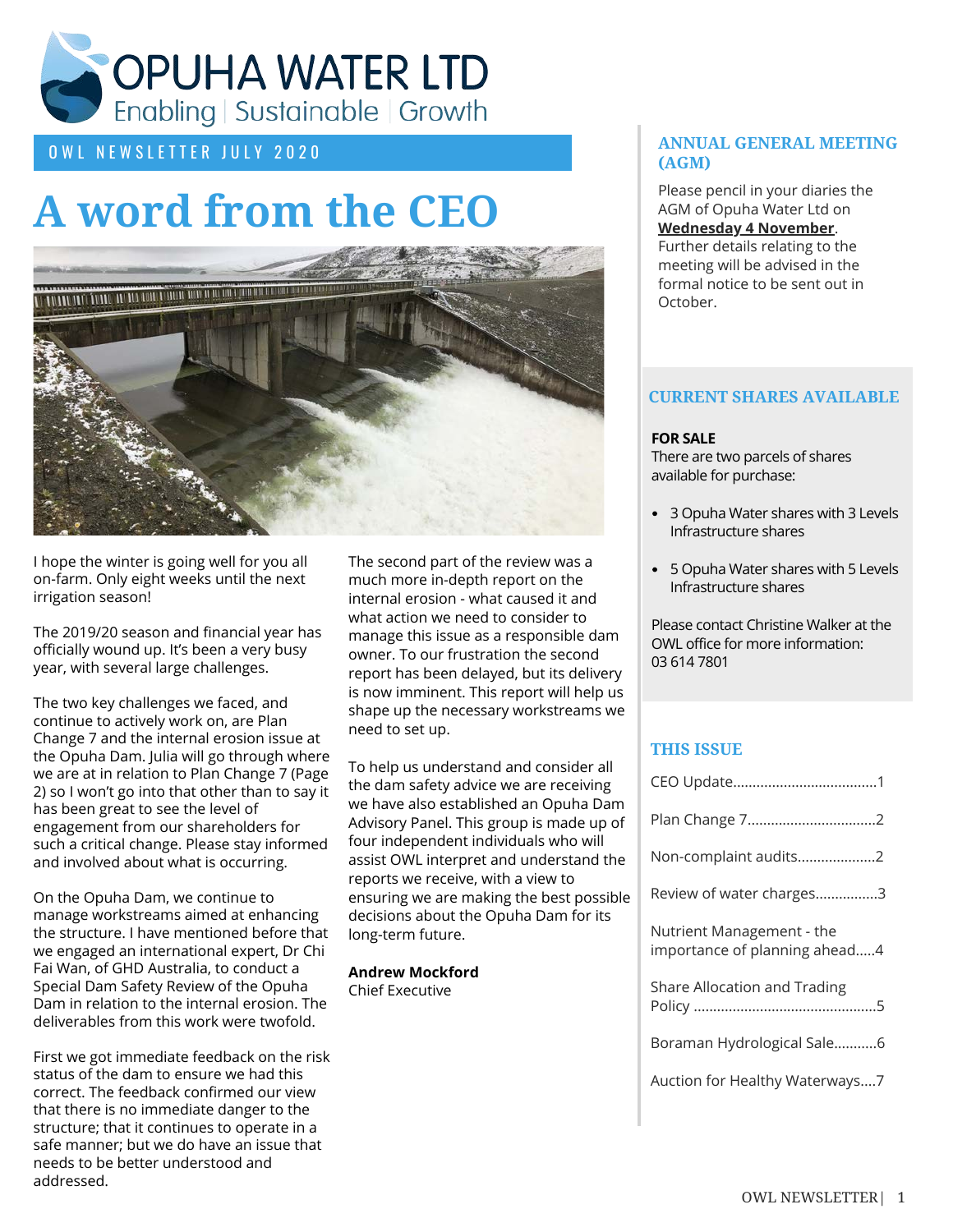# **Plan Change 7**

OWL experts continue to develop their evidence in preparation for the Plan Change 7 (PC7) hearing. The hearing panel has issued the revised hearing timeframe as follows:

| <b>19 June 2020</b>                | S42A reporting officers to lodge<br>responses to the hearing panel                                 |
|------------------------------------|----------------------------------------------------------------------------------------------------|
| <b>26 June 2020</b>                | S42A reporting officers to lodge<br>additional supplementary reports<br>requested by Commissioners |
| 17 July 2020                       | Submitters evidence to be lodged                                                                   |
| 31 July -<br>4 Sept 2020           | <b>Expert caucusing</b>                                                                            |
| <b>18 Sept 2020</b>                | Statements of rebuttal evidence to be<br>lodged                                                    |
| End Sept/<br><b>Start Oct 2020</b> | PC7 hearing commences<br>(dates and venues to be confirmed)                                        |

The lodgement of evidence on the 17 July marks the culmination of a significant piece of work by OWL, our shareholders and our technical advisors. OWL appreciates the time and effort shareholders have put into this process over the last few years to reach this point.

The provision of time for the expert caucusing is a very positive addition to the schedule that was not there in the original timeframe pre-COVID. We hope that this will allow us to get agreement on technical matters with ECan and other submitters, so we don't have to spend time on these in the hearing.

As always, OWL appreciates the time and energy that shareholders have put into the process to date and appreciate your continued support through the hearing process.

## **WINTER MAINTENANCE AND IRRIGATION SEASON PREPARATIONS**

We are progressing well with our winter maintenance programme and beginning to think about season start-up. Race maintenance is currently underway and we expect to start the weed control programme very soon. We will soon be in touch with all adjoining landowners to ensure we understand any sensitivities concerning race weed spraying around your properties. Taylor Ag Contracting will do this work for us.

Fish screens, will also receive maintenance. The Totara Valley and Kakahu Scheme screens caused some issues last season so we will be doing all we can to make sure we don't have a repeat occurrence.

*Right: The Totara Valley fish screen* 

### **NON-COMPLIANT AUDITS**

Unfortunately, there have been some non-compliant audits during the last four months. In some cases, noncompliance was due to exceeding the consented N loss, which cannot be rectified until the following year due to the retrospective nature of the nutrient budget. In this situation OWL requires that a Scenario budget is provided to demonstrate future compliance can be achieved. However, the tolerance for N loss exceedance from both OWL and ECan will rapidly reduce over time. Repeated noncompliance against consented N loss could lead to enforcement action by ECan and cessation of water supply by OWL – a situation no one (including OWL) wants to find themselves in.

The best advice OWL can give you is to plan ahead and be confident that what you propose to do on-farm (in terms of stocking, supplementary feed, crops etc) will not result in N loss exceedances. With GMP targets approaching for some consents, which may require further reductions in N loss, the use of Scenario budgets is likely to become a key consideration in your farm planning. Waiting for the results of the year-end Overseer budget will be too late if you have already exceeded your consented N loss. Planning ahead is as important as record keeping for an audit.

OWL plans to run some 'Introduction to Overseer' courses this financial year, which will give shareholders the understanding necessary to run a Scenario budget, based on an existing Overseer file. We will let you know dates for these courses.

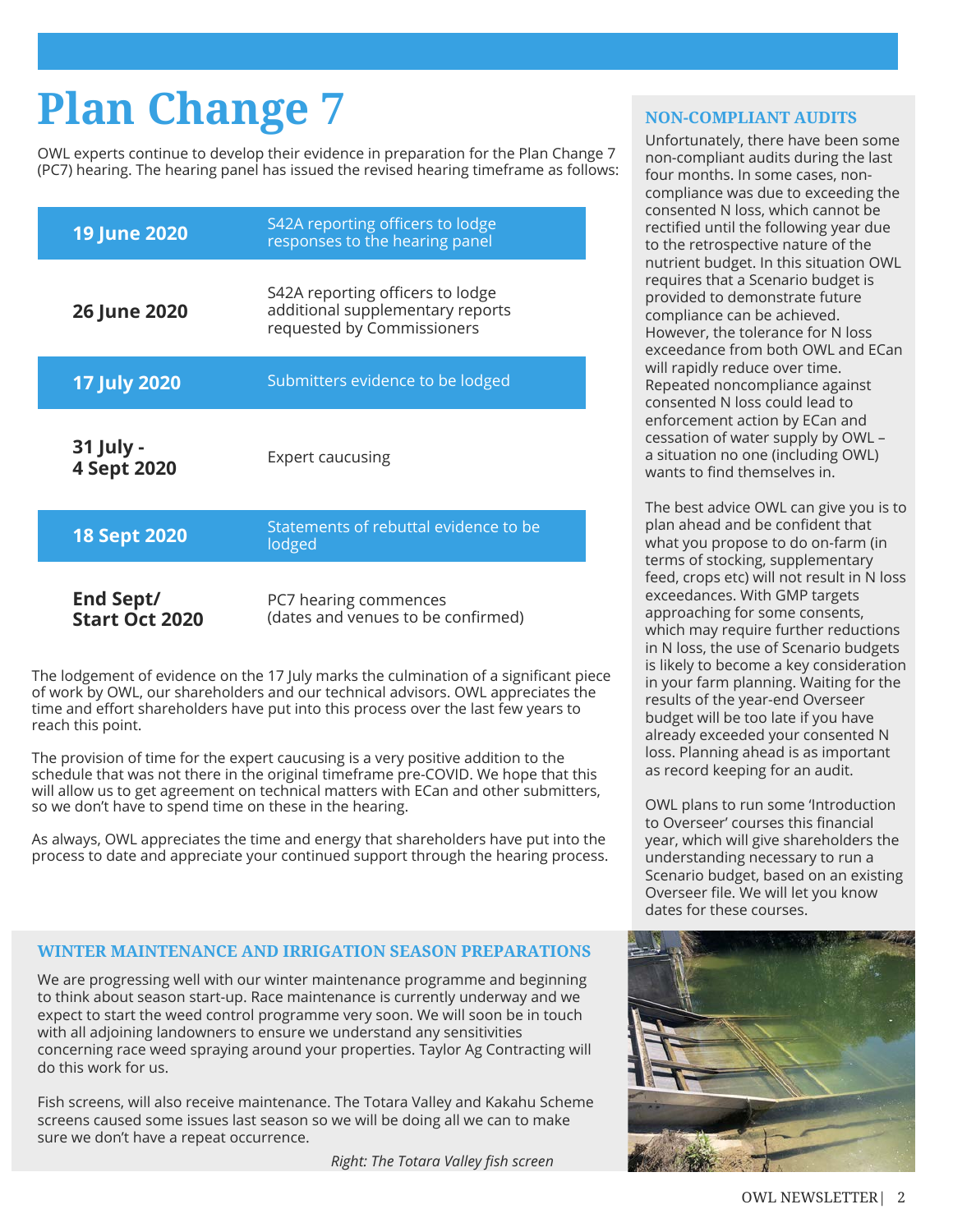# **Review of water charges**

The Board of Directors met early in June to consider and approve the 2020/21 year budget.

OWL is a co-operative and charges are not levied for profit; we provision to operate and run as efficiently as possible while managing the assets and environmental water flows in a sustainable way. Water charges have been constant since July 2012 (eight years).

As advised in an email distributed on 16 June, this year we need to raise the water charge by 5% to meet increased business costs and support work over the next few years, particularly in relation to the integrity of the dam.

Dam safety management has been a significant contributor to operating expenditure in the 2019/20 year and this will continue in the 2020/21 year. A Dam Advisory Panel was established recently to assist OWL with independent technical and commercial review and advice on the scope, priority and appropriateness of various workstreams that will ensure the Opuha Dam continues to operate safely and commercially.



*Above: Gardner's Pond Feeder Race*

Last month the Board approved a significant capex project (~\$3m) to enhance the auxiliary spillway. This work is to protect the main embankment if a fusible plug is activated. A fusible plug is constructed like an embankment dam, but the downstream structural fill is finer - to ensure it will breach when overtopped by water. It can be designed to breach at a pre-determined water level and at a rate sufficient to protect the main embankment dam from overtopping. It is only activated in an emergency, such as during a very high flood. This project includes remediation to address issues with the D-18 drain. We are working with OWL's bankers for full funding of the project. Construction is expected to start in March 2021.

During the 2020/21 year we will begin to capture interest rate benefits as fixed hedges expire. We believe these benefits will compensate for some of the increased business costs and hope to allocate these savings against further increases to the water charge.

The Levels Plain Infrastructure charge has also increased (by 10%) to re-establish appropriate scheme reserve funds. Other sub-scheme's infrastructure charges (Kakahu, Totara Valley, Sutherlands) will remain at the current level for the forthcoming year.

Charges are invoiced in arrears, so the changes outlined above will be reflected in invoices dated 31 July, which will be distributed in early August (and payable 20 August).

**With effect from 1 July 2020:**

- **The annual water charge will be increased by 5% (\$197.04 to \$206.90 share/annum)**
- **The Levels Plain Infrastructure charge will be increased by 10% (\$40.92 to \$45.01 share/annum)**

*Example of increased cost on farm: 5% increase to cost of water on a 200ha property = additional \$164 p/month, \$1,970 p.a. (plus an additional \$68 p/month (\$818 p.a.) to a Levels Plain Infrastructure user).*

If you have any concerns or questions, please do not hesitate to contact Andrew directly.

### **ANNUAL SCHEME (INFRASTRUCTURE GROUP) MEETINGS**

We are in the early stages of planning the scheme meetings for 2020. Last year these were in early to mid-August, so we will likely target this time frame. Historically these haven't been well attended, which is a shame as these are a great opportunity to engage with the Opuha team directly, to understand what has occurred in the year just prior and get an understanding of what is planned for the year ahead.

### **DYNAMICS 365 FEP MODULE**

The Environmental Team has been developing an FEP Module as part of the CRM platform, which holds shareholder details and water orders. Linking the FEPs reduces duplication and will provide one source of information going forward. The plan is for the FEP to be available at some point for shareholders to access via the Opuha Water portal.

We will get the dates locked in and emailed out ASAP.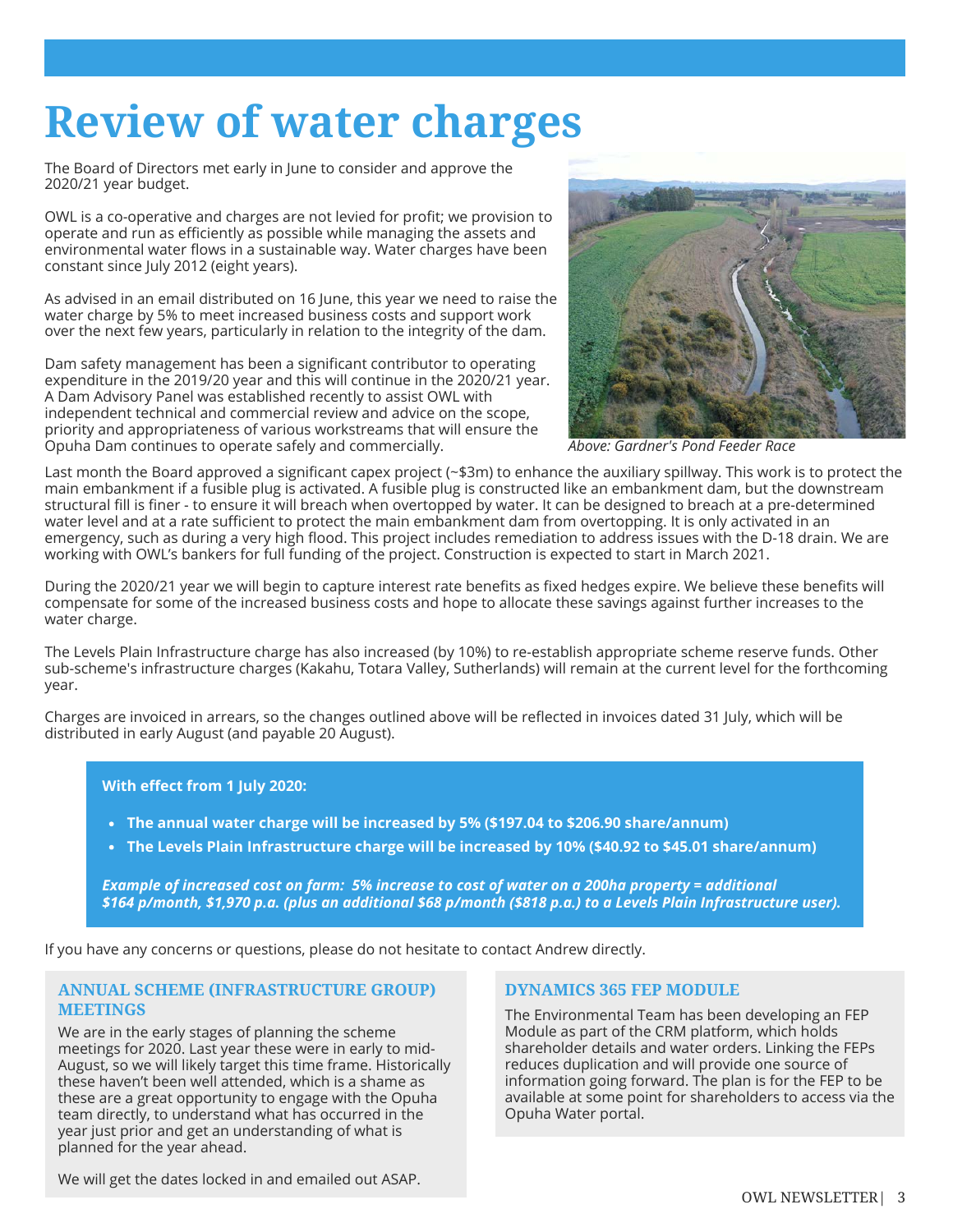# **Nutrient Management the importance of planning ahead**

### *By Nicole Phillips, CNMA and Environmental Consultant*

Are you waiting until the end of the year to check if you are compliant with your consented N loss? Is this the best time to check compliance? These are questions I ask clients on a regular basis.

As farmers, you can no longer wait until the end of the season (or the next FEP audit) to check compliance with consented N loss, as non-compliance has huge implications for your farming business for the coming season. Regular reviewing of compliance with your consented N loss limit throughout the season is an absolute must.

Key drivers of N loss in the Overseer model include stock numbers, crop type and area, irrigation type, supplements, and fertiliser - to name a few.

Changes to any Overseer inputs can decrease or increase your N loss. Below are examples of some of the changes I see on a regular basis and the potential impacts on N loss:

- Crop area increase the area to winter more cows at home or go from a high yielding crop to a low yielding crop potential increase in N loss.
- Irrigation a change to a more efficient type of irrigation can decrease N loss.
- Stock numbers increasing stock numbers can lead to an increase in N loss. Culling cows early in the autumn can lead to a decrease in N loss.
- Fertiliser this is primarily aimed at N applications increase or decrease in the rate and frequency of N applications will likely have an impact on N loss.

Changing the same input on different farms will not result in the same outcome. The increase or decrease in N loss is specific to your property and farm system.

A common way to regularly review compliance with consented N loss throughout the season is with the use of Scenario nutrient budgets. Scenario budgets can be based on the previous season inputs, or an entirely new budget based on specific inputs. Then you need to regularly compare your actual inputs (e.g. fertiliser application rates and timing, stock numbers, crop area etc) with the Scenario budget for the coming season.

Another example of where a Scenario budget is useful is decision making throughout the season. These decisions could be based on issues such as:

- I want to plant an extra 5ha of fodder beet and winter some light cows at home
- I have got a heap of supplement on farm so have chosen to feed this out in the spring which allows me to reduce my N application rate in September and October
- I have decided to cull some cows early in the autumn

What you need to know is the impact these decisions have on N loss for the year and how this compares to consented N loss. This is where a specific Scenario budget is completed during the season.

Scenario budgets are reasonably low cost to set up with a consultant and will sit within your OverseerFM account. You can then check the Scenario budget inputs and keep a regular eye on how you are tracking. A quick phone call to your consultant during the season to set up additional Scenario models is a great idea prior to finalising decisions. Note, I said prior to making decisions and not after. This means before you sow the extra 5ha of fodder beet.

Once you start to gain an understanding of how the changes in farm systems impact your N loss, then the decision-making process during the season will be much easier.

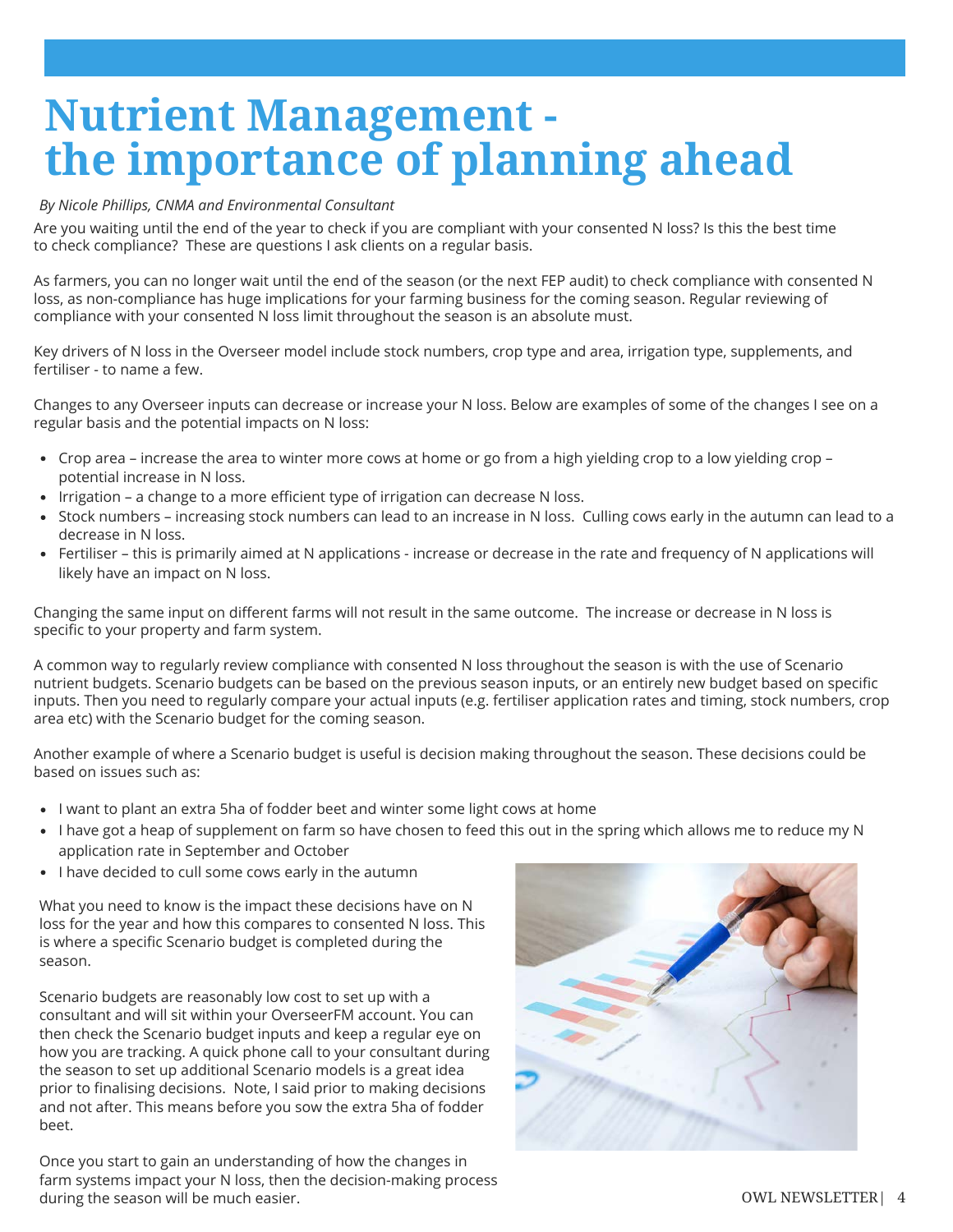# **Share Allocation and Trading Policy**

A reminder of the Share Allocation and Trading Policy, which became operative in September 2019. The policy outlines the conditions for transfer and licensing of shares within OWL's scheme areas.

All share transfer and licensing approvals are at the discretion of the OWL Board (or the Board's delegated authority) and are not legally transacted until approved. Share trading between parties must not occur without OWL's final approval of the relevant transaction, or must be conditional on that approval. If a party enters into a transaction that involves share trading without OWL's prior approval and without complying with the policy then OWL:

- cannot guarantee that the relevant share transfer/license will be approved; and
- has no liability whatsoever if the relevant share transfer/license is delayed and/or refused.

Most share trades result from property sale and purchases, and sometimes we receive applications after settlement has taken place.

As set out in the policy, shareholders should liaise with OWL on proposed share/land transactions before they are entered into (or at least make them conditional on OWL's approval). Shareholders should not put themselves in a situation where they have an absolute obligation to transfer OWL shares without first having the transfer approved by OWL.

The Policy is available on our website, along with share trading forms which gather information to assist Board/management when assessing a transfer application.

<http://opuhawater.co.nz/company-information/shares>

*Above: water flowing from Lake Opuha* 

# **Lake Levels**

The lake is finally starting to creep up after a very long period at a low level and, at time of writing, it is sitting just above the 25th percentile for this time of the year. We are hoping for a bit more winter rain and snow to give the lake level a good boost. The yellow line on the chart below shows last year's levels and the short black line indicates this year so far (with only a week of data so far).

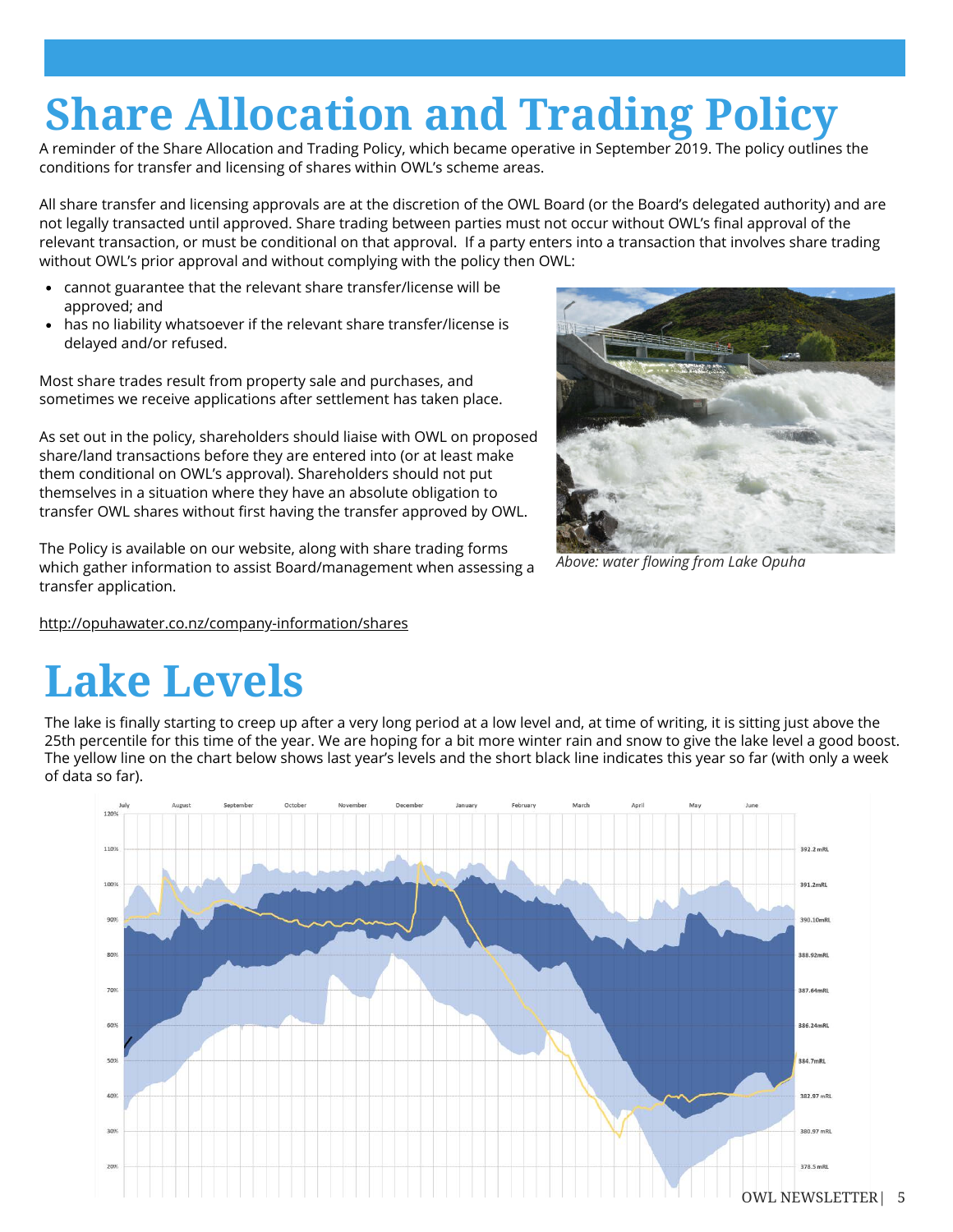# **Boraman Hydrological sale to Watermetrics**

### *By Andrew Mockford*

Some of you have been affected by the sale of Hydrological Ltd from Boraman Consultants Ltd to Watermetrics, a trading division of Arthur D Riley & Co on 2 June.

My understanding of this situation is that Watermetrics proposes replacing your existing Aquacom product with a new Internet of Things (IoT) device at no charge if you subsequently sign up to them for a three-year period.

I am no expert on water metering and telemetry, but I want to ensure that our shareholders are making informed decisions about this change. Some questions that you could be asking around the change to give you confidence you are making the right decision are:

- My sites are remote and hard to get to, there isn't cell service in the area and the block is very hilly with no houses or networks - can your gear get my data out?
- How many sensors (flow meters) can be managed off the one free device?
- Can the new equipment do any form of control? I have remote valves and gates etc that I would like to control with the telemetry.
- What are the costs for maintenance and parts, and how reliable is the gear?
- Can the free gear plug into other hardware in my shed like VSD etc and provide me with pump data that could really benefit my farming system?
- Who is the contact for any questions I have regarding new gear or changes to my sites once installed?
- Who owns the networks?
- I own the currently installed Aquacom unit; will I own the new IoT device once installed?
- How will the local service of these new devices be supported?
- If I am part of an irrigation scheme will they have accurate up to date data provided to them at no charge?

## **STAFF CHANGES**

We have recently had a few staff movements. Operator Maintainer Richard Orsulich resigned and his final day was 30 June. We have also had Michael Walker, Asset and Operations Manager, resign and his final day was 10 July.

We have a new Operator Maintainer, Neil Partridge, who will start with us on 1 August. We also are mid-way through the recruitment process for a new Asset and Maintenance Manager and aim to have the new person on deck ASAP.

## **DIRECTOR NOMINATIONS**

Do you have governance experience; working understanding of the Resource Management Act and the regional planning process; farming environmental excellence; commercial aptitude, and community leadership?

Nominations for Shareholder Directors will be sought in September for the vacant position/s.

Candidates must meet the Director qualification of holding 'Water' shares and their nomination must be supported and signed by two other shareholders who also hold 'Water' shares.





## **ACTION FOR HEALTHY WATERWAYS**

On Thursday 28 May, the Government released a package of information on its decisions in relation to the Action for Healthy Waterways (formally Essential Freshwater) package, and indicated that new regulations and a new National Policy Statement for Freshwater Management will be released soon.

The objective of the Freshwater Package is to stop further degradation of New Zealand's freshwater resources and start making immediate improvements, so that water quality materially improves within five years. See the supplementary paper attached to this newsletter (page 7) for detail on the Freshwater Package.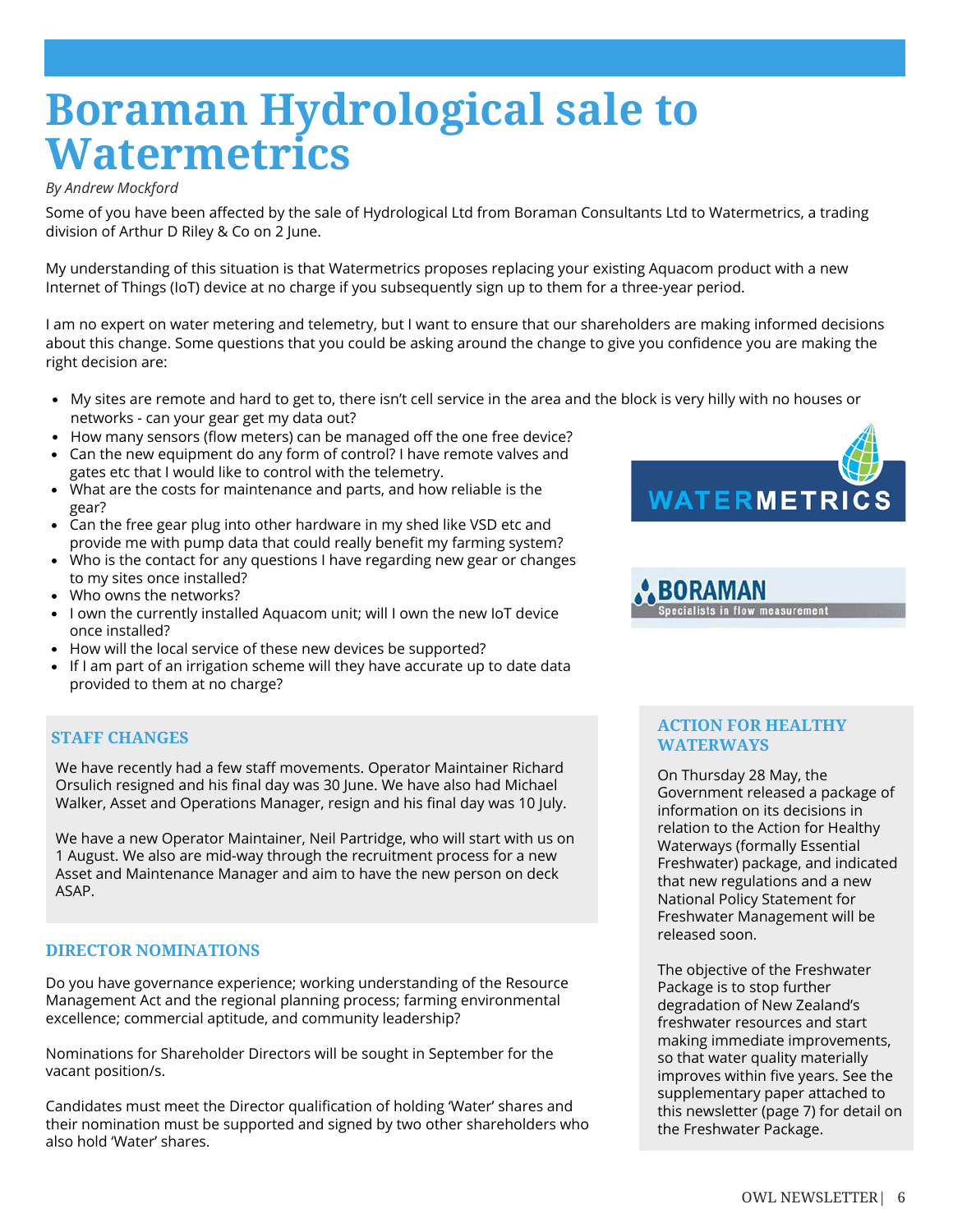# **Action for Healthy Waterways**

# **NATIONAL ENVIRONMENTAL STANDARD FOR FRESHWATER 2020**

The National Environmental Standard (NES) for Freshwater 2020 will regulate activities that pose risks to the health of freshwater and freshwater ecosystems. In many cases, people will need a resource consent from the regional council before carrying out the regulated activities.

The implications of the NES are far reaching, and include:

- Restrictions any activities leading to the loss of streams and natural wetlands. Activities such as clearing vegetation, earthworks and changes in water levels in wetlands will generally not be allowed.
- Design criteria for weirs and culverts, and requiring information relating to the structures ability to provide for fish passage is provided to the council.
- Minimum standards for feedlots and other stockholding areas (which hold cattle >4 months old and weigh >120kg), and resource consents if standards not met. Regulation to take effect winter 2021.
- New consenting thresholds for intensive winter grazing of forage crops. Consents required if over 50ha or 10% or property, and if it occurs on slopes >10°. Regulation to take effect winter 2021.
- Interim restrictions on major agriculture intensification until freshwater plans are operative (or by end of 2024).
- Resource consents required for:
	- Land use change to dairy of >10ha
	- Irrigation expansion on dairy farms of >10ha
	- Land use changes of >10ha from woody vegetation/forestry to pastoral farming
	- Expansion of intensive winter grazing or dairy support beyond historical levels.
- A national synthetic nitrogen fertiliser cap of 190kgN/ha/year for pastoral farms, with dairy farmers being required to report weight applied to councils annually. Note, OVERSEER files indicate there are a number of shareholders who currently use more than 190kgN/ha/year, whose production will be directly impacted by this cap.

The NES is currently being drafted and is expected to be published later this year. Some parts will take effect 28 days after it is published. Other parts won't come into effect until the dates outlined above.

## **NATIONAL POLICY STATEMENT FOR FRESHWATER**

A new National Policy Statement 2020 (NPS) for Freshwater Management is also being introduced and will come into force later this year.

Key new requirements will include:

- Strengthening of Te mana o Te Wai, and clarification that giving effect to Te Mana o te Wai includes:
	- involving tangata whenua
	- working with tangata whenua and communities to set out long-term visions in the regional policy statement and by prioritising
	- o the health and wellbeing of water bodies, then the essential needs of people, followed by other uses.
- Specific requirements to maintain or improve water quality from its current state (using baselines defined in the NPS), and for councils to assess and report on whether water quality has been maintained.
- Mandatory real-time reporting of water use.
- An expanded national objectives framework:
	- two additional values threatened species and mahinga kai join ecosystem health and human health for recreation, as compulsory values.
	- councils must develop plan objectives that describe the environmental outcome sought for all values.
	- new attributes, aimed specifically at providing for ecosystem health, include Fish (IBI), sediment, Macroinvertebrates (MCI and QMCI), and dissolved oxygen; councils will have to develop action plans and/or set limits on resource use to achieve these attributes.
	- a tougher national bottom line for the attribute Nitrate Toxicity to protect 95% of species from toxic effects (up from 80%). *Note, Greg Ryder is currently assessing the current state against this new bottomline and information will be provided to the Board at the meeting.*
	- no national bottom lines for dissolved inorganic nitrogen (DIN) or dissolved reactive phosphorus (DRP) (as consulted on) but there is a requirement to manage these attributes as they relate to periphyton and other ecosystem health attributes.